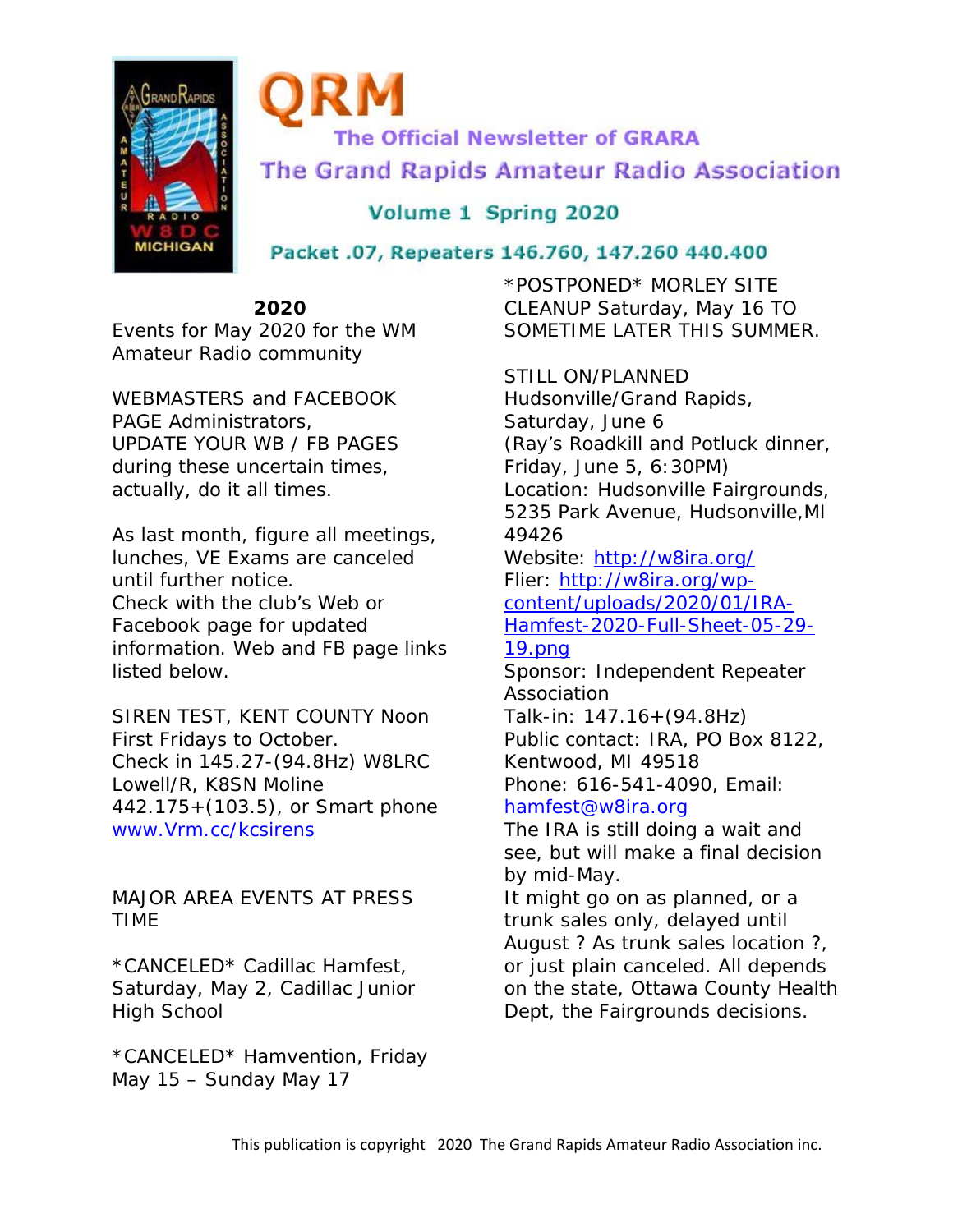## **QRM**

The QRM Newsletter is published quarterly. It is the official journal of the Grand Rapids Amateur Radio Association. GRARA is an American Radio Relay League affiliated club.

You may freely reprint any material in the QRM, but please credit the QRM, the original author, and the original publication, if given.

Everybody is encouraged to submit original articles on topics relevant to the hobby of Amateur Radio. Submit articles to the Editor, care of scooter1cat@comcast.net.

## **2020 GRARA Officers**

**President - Thom Durfee - KI8W** 

**Vice-President - Jim Hessler- K8JH** 

**Secretary – Greg Stroke KN4CK** 

**Treasurer -Steven B Haueisen- KD8MEY** 

**On Air Director – Tom Hansen N8DGD** 

**Off Air Director - Ron Fredricks - K8DMR** 

**Red Cross Liaison – Joe Bell WD8USA** 

**Member at Large – Chris Longscore KE8LQH** 

**Technical Director - Steve Provost - AC8QE** 

**Webmaster –Thom Durfee KI8W** 

**Station Trustee - Tom Hansen N8DGD**

#### *Publisher*

The Grand Rapids Amateur Radio Association. PO Box 3282; Grand Rapids, MI 49501-3282Visit our website- http://www.w8dc.org E-mail us at- **president@w8dc.org**

*Editor* 

Richard Ranta K8JX 812 Graceland NE Grand Rapids MI 49505 616-361-5975 E-mail- **scooter1cat@comcast.net**

#### *Membership Information*

Anybody interested in the exciting hobby of Amateur Radio is invited to join the Grand Rapids Amateur Radio Association. There are four classes of membership:

**Full Membership**: Full membership costs \$25/year and is open to licensed Amateur Radio operators. Full members may run for a GRARA elected officer position and may vote on Club business**.** 

**Spouse/Family Membership**: One spouse or an immediate adult family member of a Full member may apply for Spouse/Family membership at no cost. A member of this type, who is a licensed Amateur Radio operator, has all of the privileges of a Full member.

**Senior Membership:** Dues for members 70 and over are \$15/year. Senior members have the same privileges as Full members.

**Youth Membership**: A licensed Amateur Radio operator under the age of 18 years old may apply for Youth membership at no cost. Youth members have all of the privileges of Full members, except they may not run for the elected positions of President, Vice President, or Treasurer.

**New Ham Membership**: A newly licensed Amateur Radio operator may apply for New Ham membership at no cost. A New Ham member has all of the privileges of a Full member. Free New Ham membership lasts 12 months. Associate Membership: A non‐licensed individual may apply for Associate membership. Adult Associate memberships cost \$25/year. Associate members may not vote and may not hold office.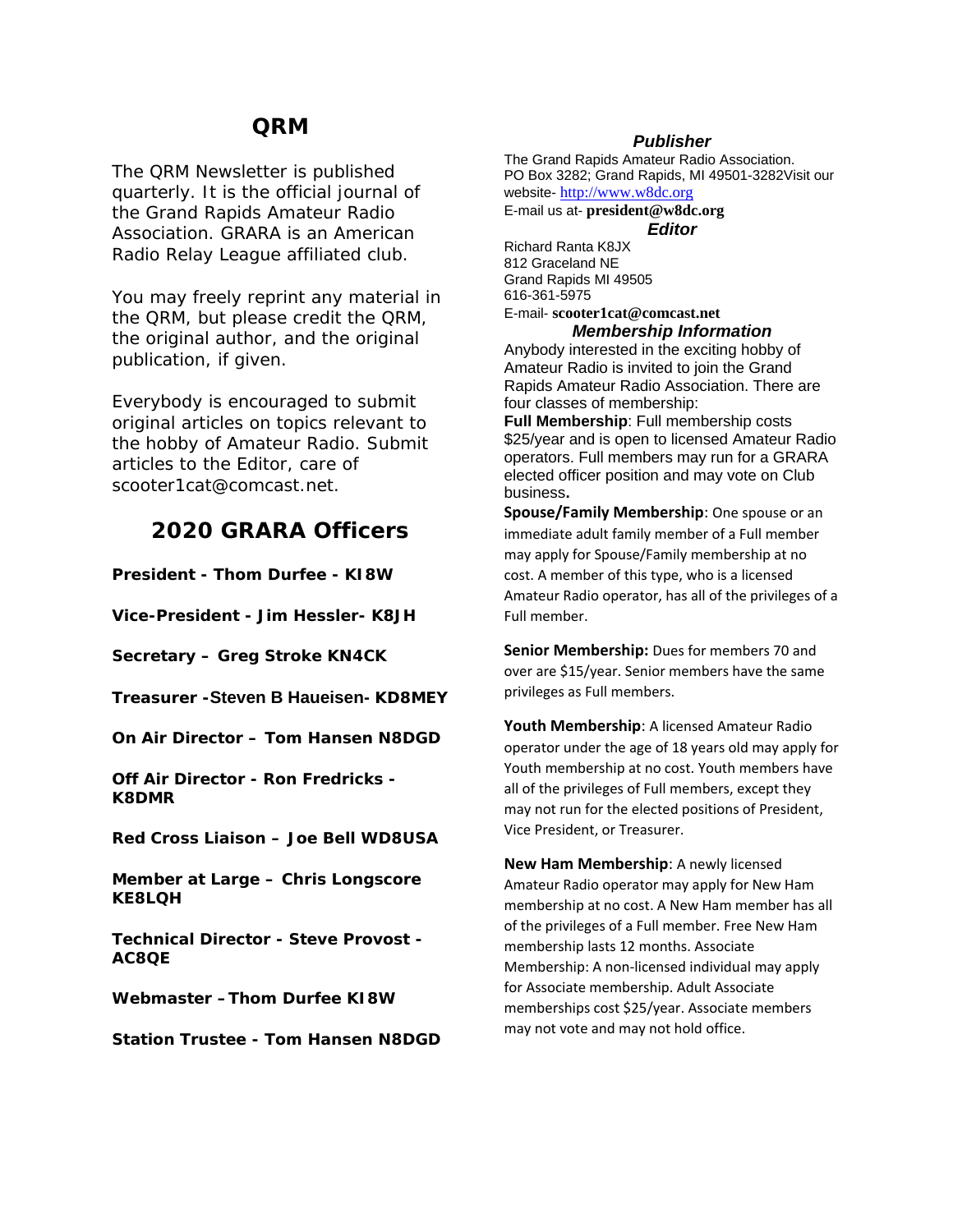## **The following List created**

## **by Dave KF8QL, TNX!**

**Monday**

12:00 IRA MI Noontime Net 147.16+(94.8Hz)

9:00PM Michigan VHF Traffic Net 147.16+(94.8Hz)

## **Tuesday**

6:00PM IRA After Dinner Net 147.16+(94.8Hz)

7:00PM GRARA Net 147.26+(94.8Hz)

8:30PM WM 6 Meter SSB Net 50.140 USB

9:00PM Covid-19 net 145.27-(94.8Hz)

## **Wednesday**

3:00AM Insomniac Net 147.16+(94.8Hz)

12:00 IRA MI Noontime Net 147.16+(94.8Hz)

7:00PM Satern Net 147.16+(94.8Hz)

8:00PM West MI Emergency Comm Net 145.27-(94.8Hz)

9:00PM Michigan VHF Traffic Net 147.16+(94.8Hz)

## **Thursday**

9:00AM Auto State YLs TASLYs Net 3940KHz

7:30PM MARA Net 145.23-(94.8Hz) x3rd **Thursday** 

7:30PM MARA Net 145.23 simplex 3rd Thursday

9:00PM Covid-19 Net 145.27-(94.8Hz)

## **Friday**

11:30AM Lunch Bunch Net 443.800+(94.8Hz)

12:00 IRA MI Noontime Net 147.16+(94.8Hz)

9:00PM Michigan VHF Traffic Net 147.16+(94.8Hz)

## **Saturday**

6:00PM IRA After Dinner Net 147.16+(94.8Hz)

9:00PM Covid-19 Net 145.27-(94.8Hz)

## **Sunday**

8:00AM MARA 6 Meter AM Net 50.400 AM

9:30PM Sidewinders Around MI Net 144.155USB

4:00PM 10 Meter Ragchew Net 28.870USB

8:00PM WM Classic Six Meter AM Net 50.400AM

9:00PM Covid-19 Net 145.27- (94.8Hz)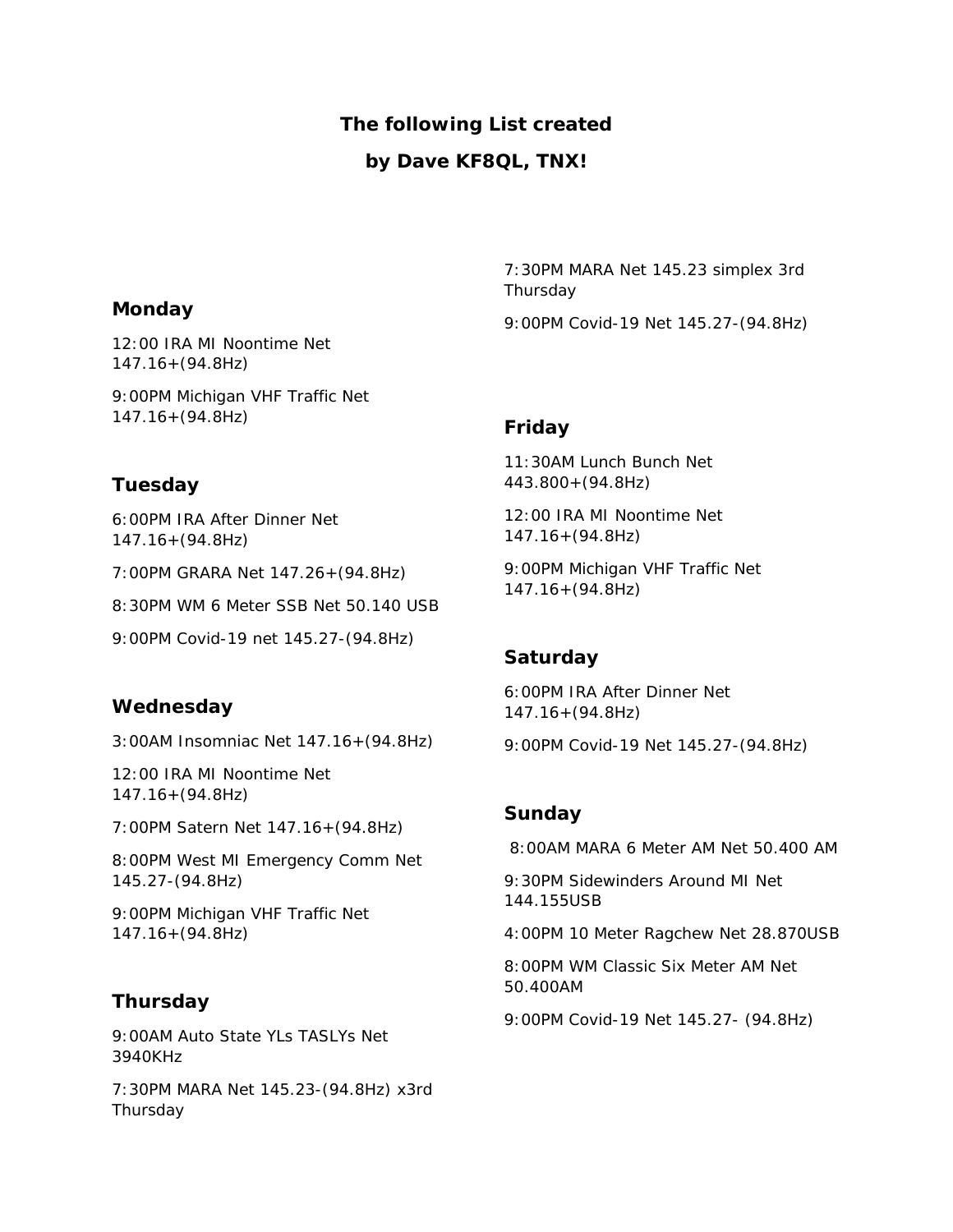# **The Following are the events and links to their clubs.**

PUBLIC SERVICE EVENTS needing AR volunteers

### **SARANAC / IONIA COUNTY** Dirty

30 Gravel Grinder bicycle event March 28 \*RESCHEDULED\* to Saturday, October 17 https://www.dirtythirtygravelgrinder.c om/

### **HASTINGS / BARRY COUNTY**

Barry-Roubaix Killer Gravel Road Race Bicycle event April 18 \*RESCHEDULED\* to Saturday, October 10 https://barry-roubaix.com/

#### **HOLLAND Tulip Festival**

May 2-10 \*CANCELED\* https://www.tuliptime.com/

**GRAND RAPIDS** Amway River Bank Run May 9 \*RESCHEDULED\* to Saturday, October 24 https://amwayriverbankrun.com/

**GRAND RAPIDS** Festival of the Arts June 5, 6 \*CANCELED\* (Doesn't call for AR help, but still a major event) https://festivalgr.org/

**MIDDLEVILLE** / BARRY COUNTY National 24 Hour Challenge Bicycle event Saturday, June 20 \*RESCHEDULED\* to August 22. https://www.n24hc.org/

**SKYWARN** Specialized severe weather training May 13 \*CANCELED\* Dr. Thomas Behler, (KB8TYJ) Main Event Coordinator

E-mail:tombehler@gmail.com (303)775-1199

On air NETS, of course, are not affected.

## **List of WEST MICHIGAN HAM NETS http://w8lrc.org/net\_calendar/**

**SKYWARN KENT COUNTY**: Anyone interest in being a Net Control Station please contact Tom KB8TYJ tombehler@gmail.com To be NCS you will need 2M/440 base station and a high speed computer to work radar. Want your NET listed here? Send me the information. NEWS BROADCASTS on the IRA Link System 147.16 AMATEUR RADIO NEWSLINE Tuesdays at Noon ARRL NEWS Thursdays at Noon Coverage map with remote frequencies: http://w8ira.org/wpcontent/uploads/2015/10/largemap.jp g NEWS BROADCASTS on the Lowell System 145.27 ARRL NEWS Saturdays 7AM & Sundays 7PM AMATEUR RADIO NEWSLINE Sundays 7PM & Sundays 7AM Other area repeaters carrying news, send me details to be included. NETNETNETNETNETNETNETNETNETNE TNETNETNETNETNETNET 2nd Hand Ham Shop, Saturdays, 8AM - 2PM https://www.facebook.com/2nd-Hand-Ham-Shop-1007064166010266/ kd8deg@centurytel.net (616)292- 3335 SATERN (Salvation Army Team Emergency Radio Network-W8SAT) Contact Bob WX8BOB dennis49544@gmail.com http://www.satern.org/ http://edssatern.sawmni.org/ Grand Rapids Amateur Radio Association W8DC https://www.facebook.com/groups/GR ARA.W8DC/ http://www.w8dc.org/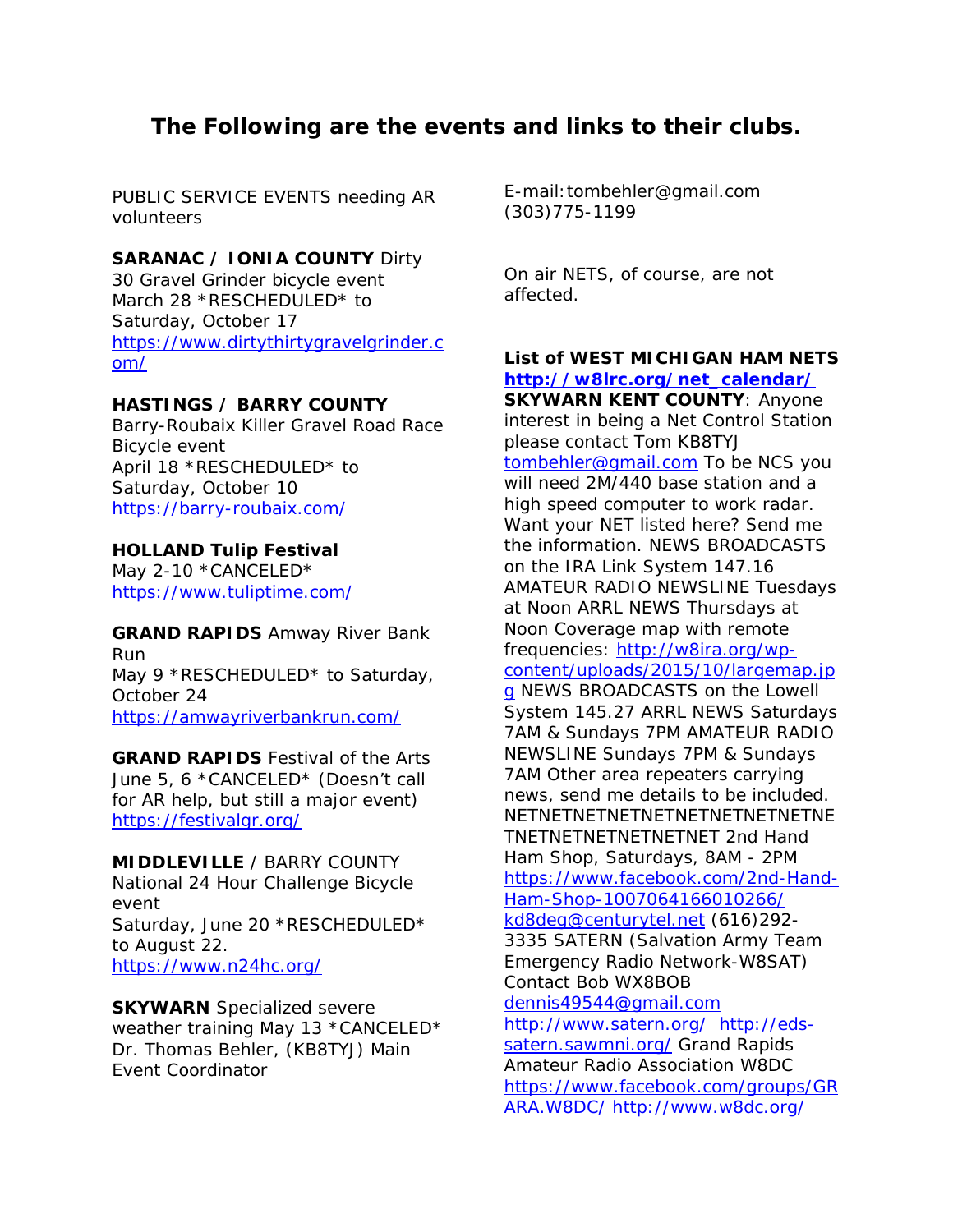147.26+(94.8Hz) Holland ARC K8DAA http://www.hollandarc.org/ https://www.facebook.com/groups/23 3793361844/ 147.06+(94.8Hz) Allegan County Amateur Radio Club (ACARC-AC8RC) https://ac8rc.org/ https://www.facebook.com/ac8rc/ 147.24+(94.8Hz) Michigan Amateur Radio Alliance (MARA-W8USA)Talk-in W8USA 145.23-(94.8Hz) https://w8usa.org/ https://www.facebook.com/groups/MA RAW8USA/ Muskegon Area Amateur Radio Council (MAARC-W8ZHO) http://www.w8zho.com/ https://www.facebook.com/w8zho/ 1 46.94-(94.8Hz) Lowell Amateur Radio Club (LARC-W8LRC) http://www.w8lrc.org https://www.facebook.com/w8lrc/ 145.27-(94.8Hz) Ionia County RACES http://wa8rra.org/ n8mrc@yahoo.com Map: The Independent Repeater Association (IRA-W8IRA) http://w8ira.org/ https://www.facebo ok.com/groups/1764710107178775/ mailto:info@w8ira.org North Ottawa ARC meeting, (NOARC-W8CSO) http://www.w8cso.org/ https://www.facebook.com/groups/40 1316979888404/ 145.49-(94.8Hz) /\/\/\/\/\/\/\ **UP COMING HAMFESTS**  ARRL Hamfest and Convention

Database

http://www.arrl.org/hamfests/search Check ARRL hamfest search and sponsor websites for any updates or cancellations before heading out

## \***CANCELED\* Cadillac Hamfest,**

Saturday, May 2 Location: Cadillac Junior High School, 500 Chestnut Street, Cadillac, MI 49601 Website: http://www.wexaukeearc.org Flier:

http://www.wexaukeearc.org/wp-

content/uploads/2020/01/Cadilac-Hamfest-Flyer-2020.pdf

Sponsor: Wexaukee Amateur Radio Club

Talk-In: 146.980 No Tone Public Contact: Duane Eubanks , KD8ULW, 3950 North Brown Road Manton, MI 49663 Phone: 231-824-9813, Email: kd8ulw@arrl.net

## **\*CANCELED\* Hamvention(r), Friday May 15-May 17**

## **Hudsonville/Grand Rapids,**

Saturday, June 6 (see information above)

(Ray's Roadkill and Potluck dinner, Friday, June 5, 6:30PM) Location: Hudsonville Fairgrounds, 5235 Park Avenue, Hudsonville,MI 49426

Website: http://w8ira.org/ Flier: http://w8ira.org/wpcontent/uploads/2020/01/IRA-Hamfest-2020-Full-Sheet-05-29-

# 19.png

Sponsor: Independent Repeater Association Talk-in: 147.16+(94.8Hz) Public contact: IRA, PO Box 8122, Kentwood, MI 49518 Phone: 616-541-4090, Email: hamfest@w8ira.org

# **Monroe Hamfest, Father's Day**,

Sunday, June 21 Location: Monroe County fairgrounds, 3775 S. Custer Road, Monroe, MI 48161 Website: http://mcrca.org/ Flier: http://mcrca.org/Hamfest/GetFlierFile Sponsor: Monroe County Radio Communications Association

Talk-In: 146.72- (100Hz) Public Contact: Fred VanDaele, K8EBI, 4 Carl Drive Monroe, MI 48162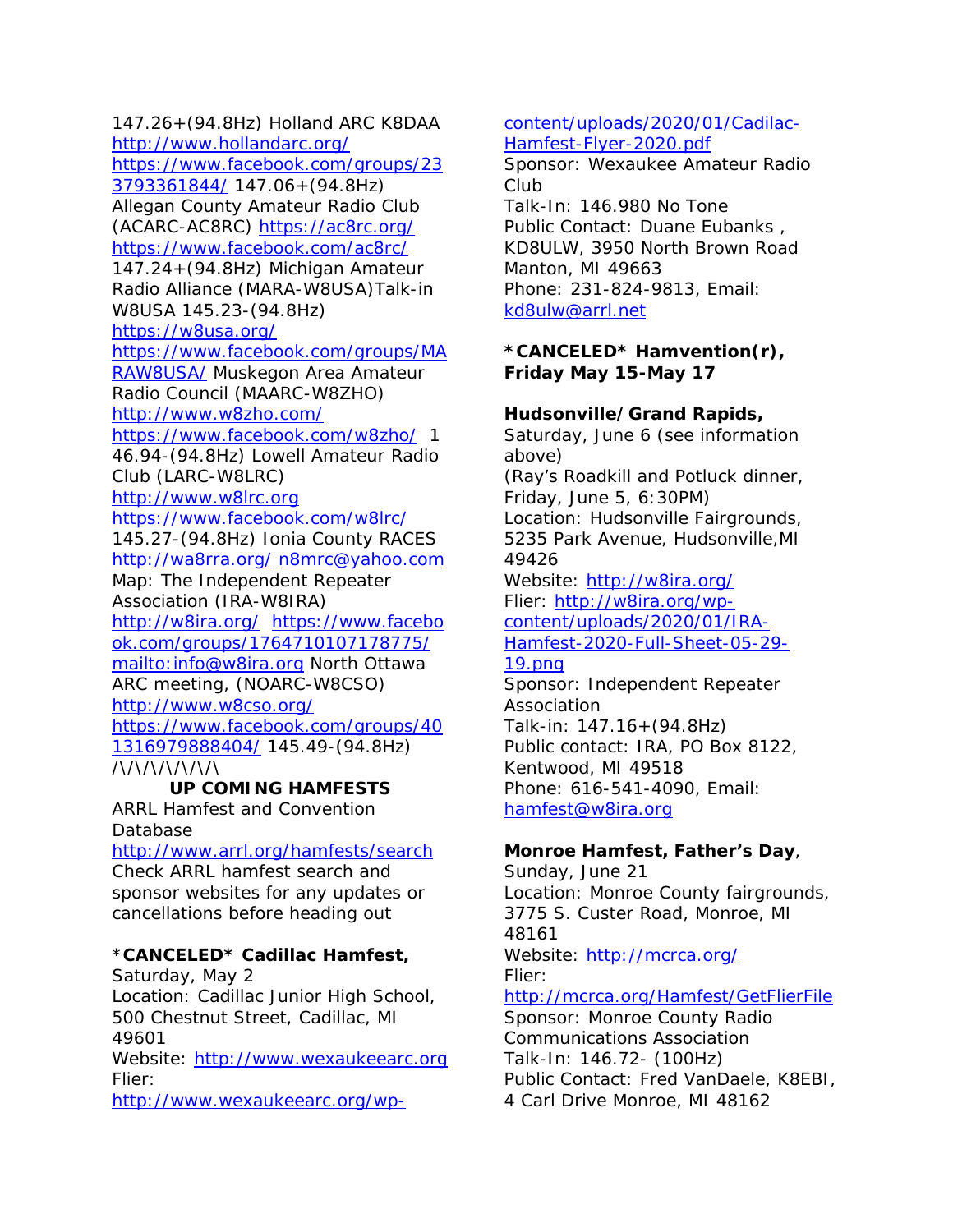Phone: 734-652-3843, Email: ka8ebi@yahoo.com

#### **Summer Eat, Great and Swap**

**meet**, Saturday, July 11 Location: St. Lukes Lutheran Church, 1690 W Sterns Road, Temperance, MI 48182 Website: http://www.ohbsrs.org/ Sponsor: Northwest Ohio BlackSwamp Radio Society Talk-In: 146.420 simplex Public Contact: Allen Manrow, W8ALM, 4641 Monac Drive Toledo, OH 43623 Phone: 419-308-6986, Email: W8ALM73@gmail.com

#### \***CANCELED\* Vintage Electronics**

EXTRAVAGANZA, Saturday July 20 - Sunday July 21 Location: Burton Manor, 27777 Schoolcraft, Livonia, MI 48150 (formerly at the Kalamazoo Expo Fairgrounds) Website: https://www.thevee.org/ Sponsor: Michigan Antique Radio Club

#### **Gladwin Area ARC Hamfest**,

Saturday, July 25 Location: Gladwin City Park Activity Center, 240 City Park Street, Gladwin, MI 48624 Sponsor: Gladwin Area Amateur Radio Club Talk-In: 147.180 - (173.8Hz) Public Contact: JOHN HENSLEY, W8CSX, 5125 Pickering Road Gladwin, MI 48624 Phone: 734-679-0385, Email: johnhensley1940@gmail.com

#### **Auburn's Classic City Hamfest**,

Saturday, July 11 Location: Auburn Cord Duesenberg Museum, 1600 S Wayne Street, Auburn (DeKalb County), IN Website: http://w9ou.org

Sponsor: Northeastern Indiana Amateur Radio Assoc. Talk-In: 147.015+ No Tone Public Contact: Jack Dold, W9OWO, 1201 Hideaway Drive Auburn, IN 46706 Phone: 260-585-0408, Email: w9owo@arrl.net

#### **Elkhart East Hamfest**, Saturday,

August 8 Location: Northern Indiana Event Center, 21565 Executive Pkwy, Elkhart, IN 46514 Website:

### http://elkharteasthamfest.com

Sponsor: Northern Indiana Repeater Group Talk-In: 145.430- (141.3Hz) Public Contact: Dewey Thrash, K9DEW, 53464 Baywater Place Bristol, IN 46507 Phone: 574-370-2436, Email: dewey@k9dew.com

#### **Angola Hamfest**, Saturday, August 8

Location: Gateway Community Church, 255 N Gerald Lett Avenue, Angola, IN 46703 Sponsor: Land of Lakes Amateur Radio Club LLC Talk-In: 147.180+ (131.8Hz) Public Contact: Steve Cleverly, N9YK, 2572 S 800 E Angola, IN 46703 Phone: 260-668-5202, Email: scleverly@metalink.net

#### **GRAHamfest** (Grand Rapids Area Hamfest), Saturday, September 12 Location: Home School Building, 5625 Burlingame Ave SW, Wyoming, MI 49509 Website: http://w8dc.org Sponsor: Grand Rapids Amateur Radio Association

Talk-In: 147.26 (94.8Hz)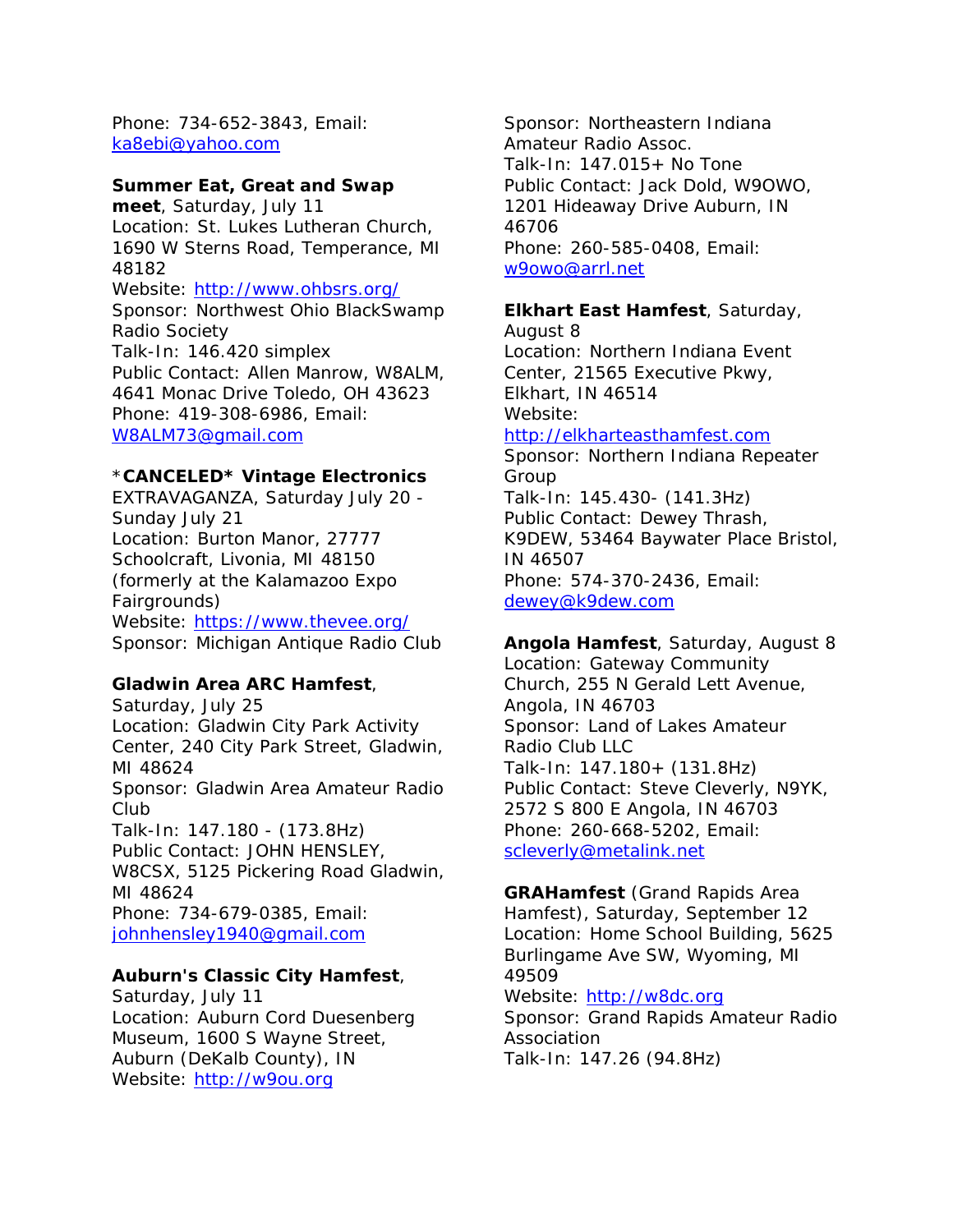Public Contact: Stephen Provost, AC8QE, PO Box 3282, Grand Rapids, MI 49501 Phone: 616-648-5983, Email: stprovost@provtechs.com

#### **CMARC Hamfest**, Saturday,

September 19 Location: Okemos Conference Center, 2187 University Park Drive, Okemos, Michigan 48864 Website: http://www.centralmiarc.com/hamfest .php Sponsor: Central Michigan Amateur Radio Club Talkin: 145.39- (100Hz) Email: hamfest@centralmiarc.com

**Adrian Hamfest**, Sunday, September 20 Location: Lenawee County Airport, 2651 W Cadmus Rd, Adrian, MI 49221 Website: http://w8tqe.com Sponsor: Adrian Amateur Radio Club Talk-In: 145.37- (85.4Hz) Public Contact: Mark Hinkleman, NU8Z, 108 E. Kilbuck St. Tecumseh, MI 49286 Phone: 517-423-5906, Email: cqnu8z@comcast.net

#### **Muskegon Color Tour** Hamfest,

Saturday, October 17 Location: Fellowship Reformed Church, 4200 E. Apple Avenue, Muskegon, MI 49440 Website:

#### http://mcecs.net/Hamfest.htm

Sponsor: Muskegon County Emergency Communication Services Talk-In: 146.820 -600 (94.8Hz) Public Contact: James Duram, K8COP, PO Box 386 Fruitport, MI 49415 Phone: 231-638-7010, Email: jimk8cop@afo.net

## **Kalamazoo Hamfest,** Sunday,

October 18 Location: Kalamazoo County Fairgrounds and Expo Center, 2900 Lake St, Kalamazoo, MI 49048 Website:

#### https://www.kalamazoohamfest.org/

Sponsor: Southwest Michigan Amateur Radio Team (S.M.A.R.T.) and the Kalamazoo Amateur Radio Club (K.A.R.C.) Talk-in: 147.04+(94.8Hz) Public Contact: Kalamazoo Hamfest,

PO Box 115, Scotts, MI 49088

#### **Fort Wayne Hamfest & Computer**

Expo, ARRL Central Division Convention Saturday, November 14 – Sunday, 15 Location: Allen County War Memorial Coliseum, 4000 Parnell Avenue, Fort Wayne, IN 46801 Website:

#### http://www.fortwaynehamfest.com

Sponsor: Allen County Amateur Radio Technical Society Talk-In: 146.880- no tone Public Contact: ACARTS Fort Wayne, W9INX, P.O. Box 10342 Fort Wayne, IN 46851 Phone: 260-579-2196, Email: chairman@fortwaynehamfest.com

#### **LCARC Amateur Radio**

**SwapHamfest**, Sunday, December 6 Location: Madison Place, 876 Horace Brown Drive, Madison Heights, MI 48071 Website: http://www.n8lc.org

Flyer:

#### https://www.qsl.net/n8lc/swap\_flyer\_ 2020.pdf

Sponsor: L'Anse Creuse Amateur Radio Club Talk-In: 147.08+ (100 Hz) Public Contact: Russell Price, N8HAR, 40565 Shakespeare Drive Sterling Hts, MI 48313-4158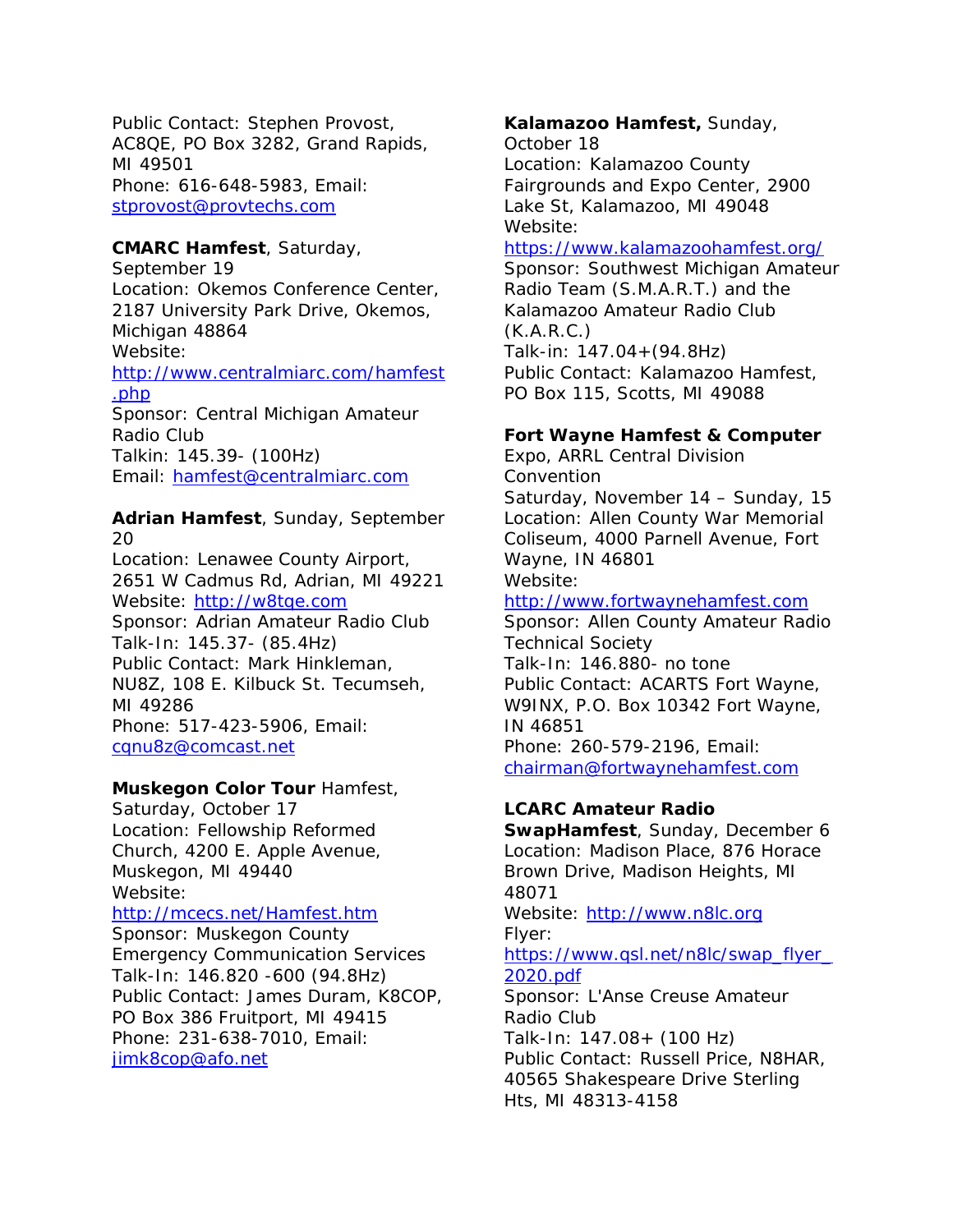Phone: 586-246-0161, Email: n8har1977@gmail.com

If I missed something or there is something coming up of interest to the West Michigan Ham community, let me know by the 25th of the month, email: ny8d@arrl.net

73 Jack NY8D

## **Latest Club News**

Things change! I had a lot of articles planed regarding what the club was going to do this coming spring/summer, and wow. Things change. Thank goodness for Jack NY8D and his untiring source of information on what the western Michigan area Ham Clubs are doing. I've decided to include his latest information bullentin so you will have a good, up-to-date source on what is going on. Or should I say, what isn't going on. But we Hams are a resourceful lot. We check up on each other to see how we're doing in this crisis. We also help each other out.

The one event we all miss the most, is not being able to attend the club meetings. Of course, that includes "The Open Radio Room". The whole community misses the opportunity to take Volunteer Examinations. No new Hams? Nobody is sure when it will be safe to go there again. Our members also miss out on having breakfastlunch with fellow Hams. One club

has decided that wouldn't stop them from having coffee together. Mara is meeting in the Fire Department parking lot. It's just coffee and maybe a donut, but it does mean they're seeing each other. Of course, staying 6 feet apart. Thanks to Dave DeVos, KF8QL, we held an impromptu board/executive meeting on April 29 on the ZOOM media communication program. It worked so well, we did it again this past Friday to try our hand at holding a club meeting. It worked ok. We had some adjustments to make, but it did work well. We Ham's adjust, adapt to whatever situation we find ourselves. This crisis, is different. This involves the whole world. While at present, we can't attend Ham related functions, we can still come together and bring our expert skills to bare on any problem we're faced with. One thing we can all do is give our friends a call, on the phone, or better yet, on the Ham Frequencies! Staying inside our QTH's doesn't mean we're isolated. Maybe you can come up with an article you'd wish to share with others on how you're dealing with this crisis. All ideas are welcome! I'll more information on what we're all doing in the next issue. Probably within 45 days. Remember, truly, we're all in this together! Stay Safe Stay Inside till its ok. QRM Editor, Richie K8JX and cat.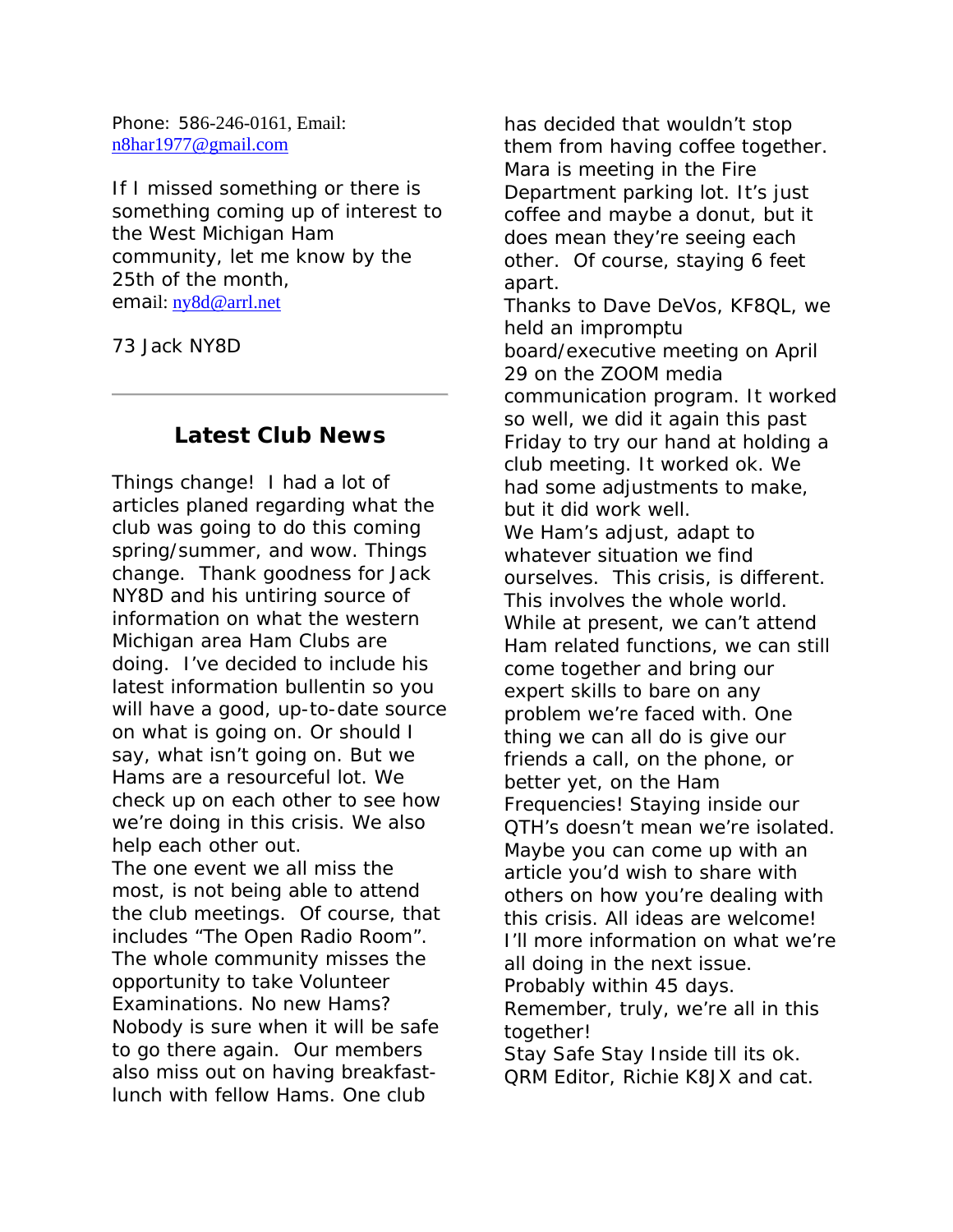

#### WWW.ARRL.ORG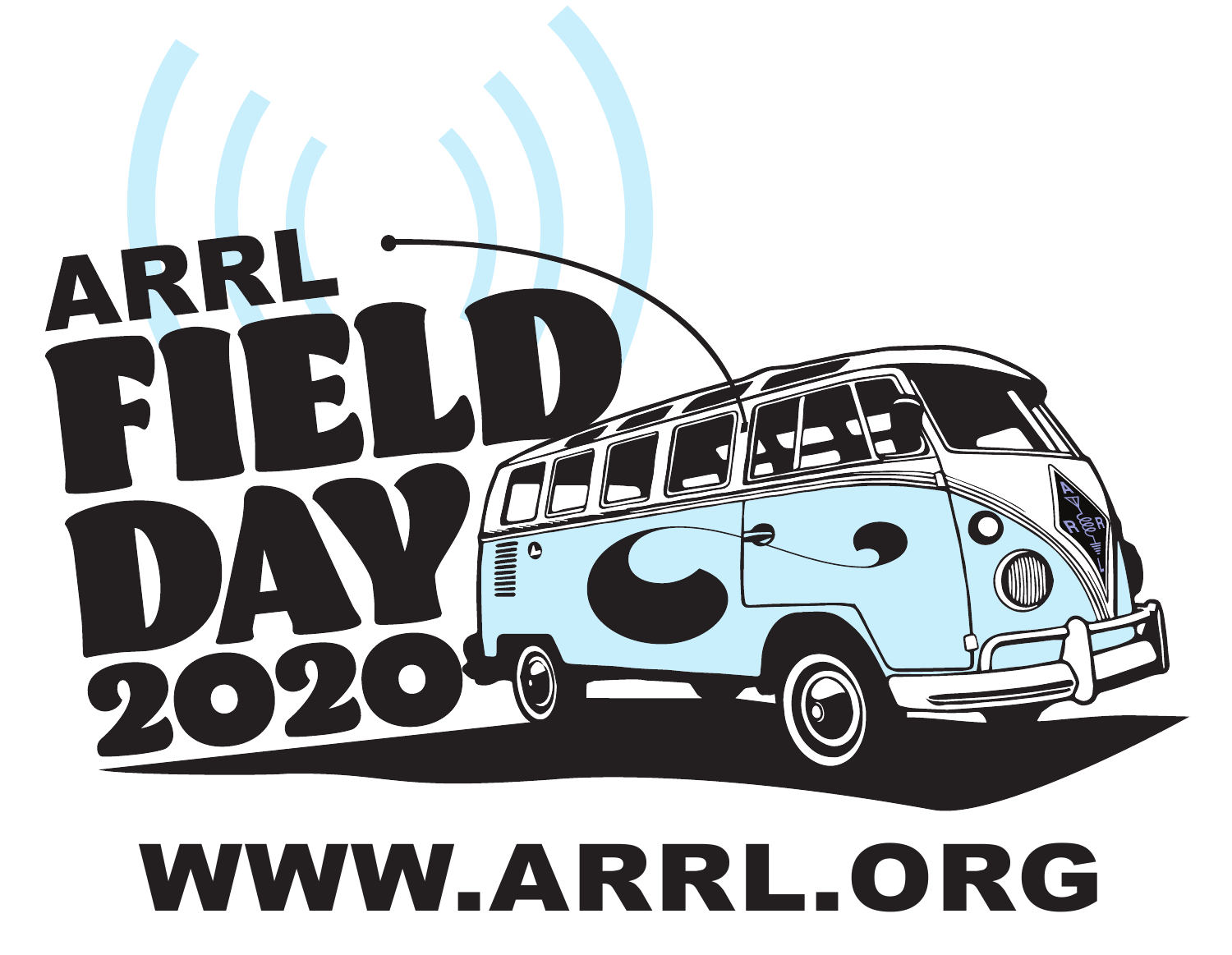

**Independent Repeater Association, Inc. West Michigan's Largest Hamfest**

**Saturday, June 6 ~ 8AM-Noon**

**Tickets \$6 ~ 12 & Under Free Spacious Indoor & Trunk Sales Food & Drinks Available**



# **Hudsonville Fairgrounds**

**5235 Park Avenue, Hudsonville GPS: N42.8645 / W85.8763 FREE PARKING! MULTIPLE DOOR PRIZES!!**

**FRIDAY 6:30PM ~** *Ray's Roadkill and Potluck Dinner* 

Bring a dish to pass and join the fun after helping with setup. "Eyeball QSOs," entertainment, awards, and surprises. .

**FRIDAY NIGHT ~** *Camping Available on the Grounds* Showers & restrooms available. (Reservations on reverse.)



**SATURDAY 10AM ~** *FREE VE Testing by the Holland ARC* Questions? Email *hamfest@w8ira.org*

Talk-in on the IRA 147.16 repeater.

| <b>TICKETS &amp;</b><br><b>RESERVATIONS</b>                      |  | <b>LINKED REPEATER SYSTEM.</b><br>Your financial assistance is required to maintain this system. |                            |                  |              |                        |
|------------------------------------------------------------------|--|--------------------------------------------------------------------------------------------------|----------------------------|------------------|--------------|------------------------|
| Complete this form and<br>send with your payment<br>and SASE to: |  |                                                                                                  |                            |                  |              |                        |
| <b>IRA</b><br>PO Box 8122                                        |  |                                                                                                  |                            |                  |              |                        |
| Kentwood, MI 49518                                               |  | Tables                                                                                           | $\varpi$                   | \$10.00          | $=$          | $\sim$                 |
|                                                                  |  | Outside Trunk Space                                                                              | @                          | \$5.00           | $=$          | $\mathbb{S}$           |
|                                                                  |  | Outside Electric Hookup                                                                          | $^{\textregistered}$       | \$5.00           | $=$          | $\frac{1}{\sqrt{2}}$   |
| <b>QUESTIONS?</b>                                                |  | Campsites                                                                                        | @                          | \$20.00          | $=$          | $\mathbb{S}$           |
| Email hamfest@w8ira.org                                          |  | Campsite Electric Hookup<br><b>Tickets</b>                                                       | $^{\circledR}$<br>$\varpi$ | \$5.00<br>\$6.00 | $=$<br>$=$   | $\sim$<br>$\mathbb{S}$ |
| $\sim$ or call $\sim$                                            |  | <b>Donation to IRA</b><br>$\mathbb{S}$                                                           |                            |                  |              |                        |
| Kathy KB8KZH 616-541-4090<br>(If no answer, leave message)       |  |                                                                                                  |                            |                  | <b>TOTAL</b> | $\mathbb{S}$           |

*Thanks for your support!*